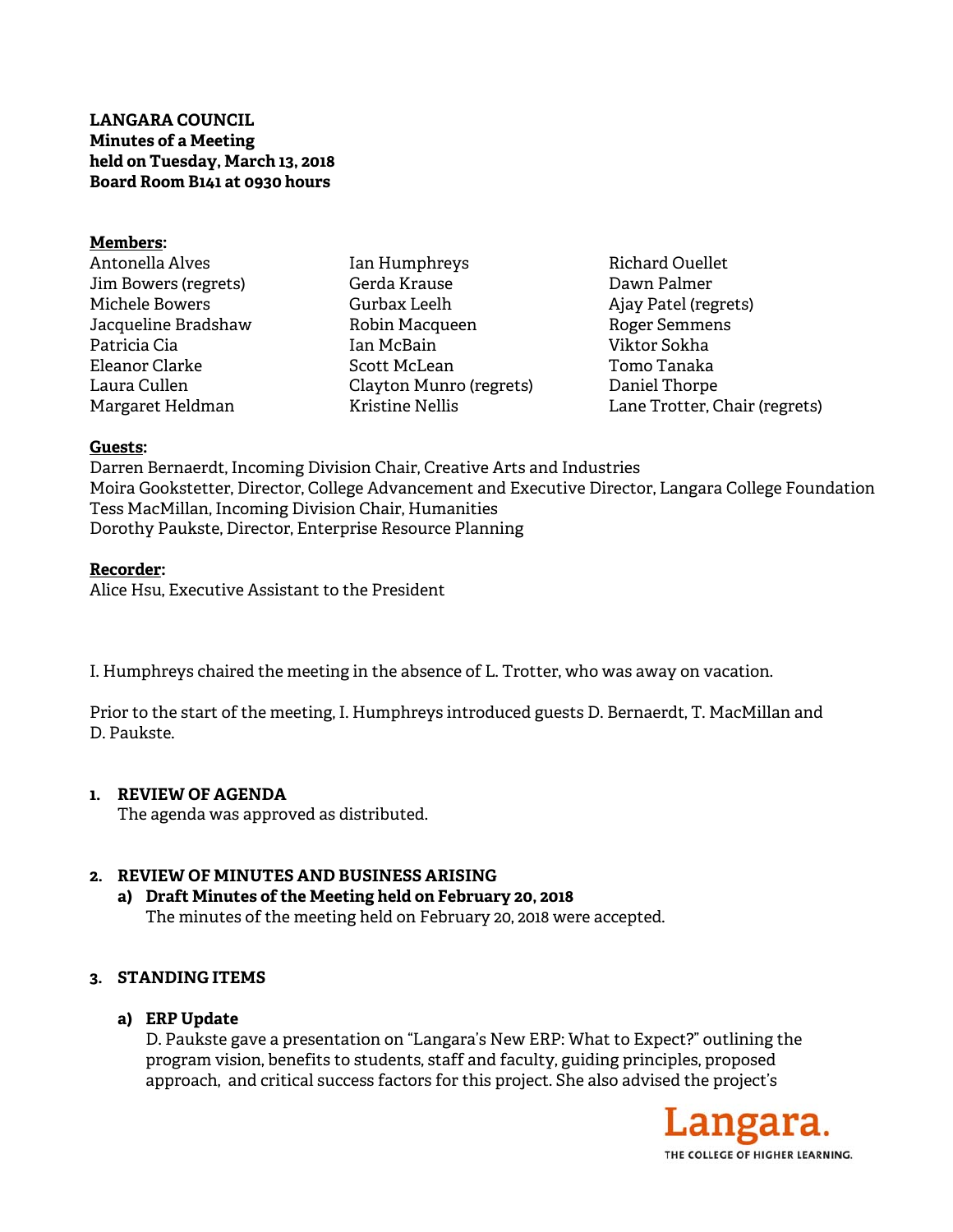progress to-date, next steps, and the structure and the composition of the Evaluation Committees.

Discussions ensued and members' questions were answered.

# **b) IT Update**

V. Sokha reported on the following projects undertaken by IT:

- Photo ID Cards The new photo ID cards will be deployed in two phases starting with staff and administrative departments followed by faculty and instructional departments. The AV Services department will visit staff and administrative offices to take photos for those who don't already have one on file and will distribute the ID cards at a later date. Faculty members may stop by AV Services on or after March 26, 2018 to have their photo taken, and have their ID card printed and activated on the spot. IT expects to complete the whole process by the middle of April 2018.
- Printing Costs Users will start seeing a cost when releasing print jobs from the newly installed multi-functional devices beginning April 1, 2018. This is for informational purposes to help users have a better understanding of the volume and expense of their printing jobs and may seek cost-saving measures.
- Interactive Voice Response (IVR) System An IVR system is live as of March 7, 2018 for the Continuing Studies department to comply with the Payment Card Industry Data Security Standard (PCI DSS) when accepting credit card payments through the telephone.

# **4. CURRICULUM ITEMS**

## **a) Education Council Meeting held on February 20, 2018**

G. Krause referred to the summary report attached to the agenda for the Education Council meeting held on February 20, 2018 and highlighted the following:

- Certificate in Art History is a new program and it is the first time a credential is created for the Art History courses.
- It was discovered that the origins of the Associate of Arts Degree in Science program were unclear and the program will be discontinued as of 201830.
- The Biology department had many course revisions through its program review and renewal process to update the courses' learning outcomes, calendar descriptions, course content and/or course numbers.
- Continuing Studies has a new Post Degree Diploma in Health, Safety, and Environmental Compliance for professionals in various industries to upgrade their knowledge and skills in the workplace.

The Education Council summary report for February 20, 2018 was received for information.